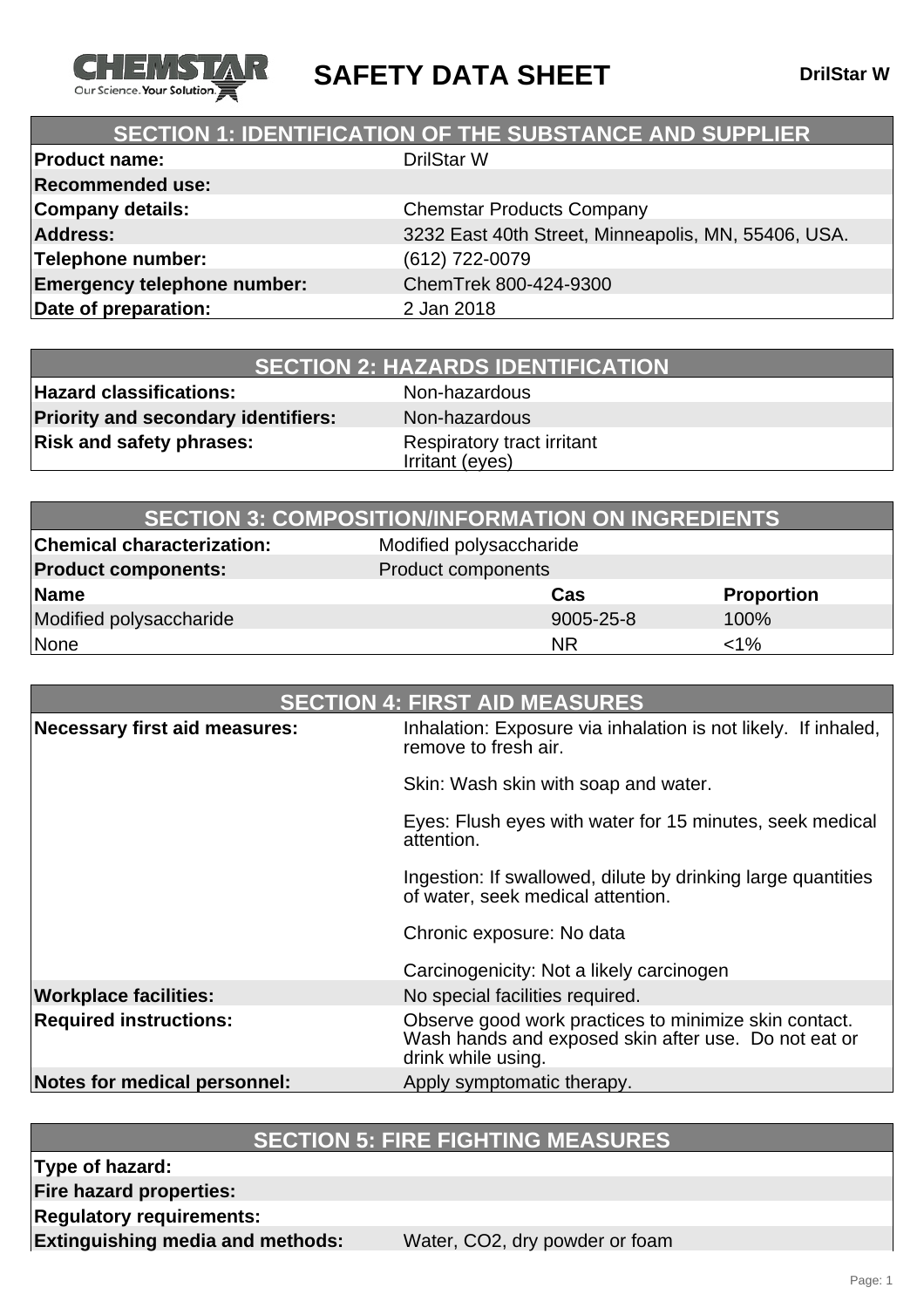

**SAFETY DATA SHEET** DrilStar W

### **Hazchem code:**

**Recommended protective clothing:** When fighting a major fire, wear full protective clothing including breathing apparatus.

### **SECTION 6: ACCIDENTAL RELEASE MEASURES**

**Emergency procedures:** Sweep up and flush area with water.

Caution: Wet floors may be slippery when material is present. Avoid production of dust.

| <b>SECTION 7: HANDLING AND STORAGE</b> |                                                                                      |
|----------------------------------------|--------------------------------------------------------------------------------------|
| <b>Precautions for safe handling:</b>  | Avoid practices which produce dust. Store away from<br>heat, flame and spark source. |
| <b>Regulatory requirements:</b>        | N/A                                                                                  |
| <b>Handling practices:</b>             | N/A                                                                                  |
| <b>Approved handlers:</b>              | Not required                                                                         |
| <b>Conditions for safe storage:</b>    | Store away from heat, flame and spark source                                         |
| <b>Store site requirements:</b>        |                                                                                      |
| Packaging:                             |                                                                                      |

|                                                     | <b>SECTION 8: EXPOSURE CONTROL/PERSONAL PROTECTION</b>                                                                                     |
|-----------------------------------------------------|--------------------------------------------------------------------------------------------------------------------------------------------|
| <b>Workplace exposure standards:</b>                |                                                                                                                                            |
| Application in the workplace:                       | Prevent exposure by using engineering controls, personal<br>protective equipment, and proper work practices. Avoid<br>the creation of dust |
| <b>Exposure standards outside the</b><br>workplace: | TEL and EELs are not set at this time                                                                                                      |
| <b>Engineering controls:</b>                        | Ventilation as needed to control dust                                                                                                      |
| <b>Personal protection:</b>                         | Dust respirator (NIOSH/MSHA TC-21C-132) as needed.<br>Eye protection<br>Protective gloves                                                  |
| <b>References:</b>                                  | N/A                                                                                                                                        |

| <b>SECTION 9: PHYSICAL AND CHEMICAL PROPERTIES</b> |                                                                                                                                                                    |
|----------------------------------------------------|--------------------------------------------------------------------------------------------------------------------------------------------------------------------|
| Specify product data:                              | <b>Physical State: Solid</b><br>Solubility in water: appreciable<br>pH (4% sol): 5.0 - 8.0<br>Density (Lb./Cu. Ft.): 30 - 45<br>Appearance: course off-whte powder |
| <b>Required specifications:</b>                    | N/A                                                                                                                                                                |
| <b>Further specifications:</b>                     | N/A                                                                                                                                                                |
| <b>Specific advice:</b>                            | N/A                                                                                                                                                                |

# **SECTION 10: STABILITY AND REACTIVITY**

**Stability of the substance:** Stable under normal conditions of use and storage